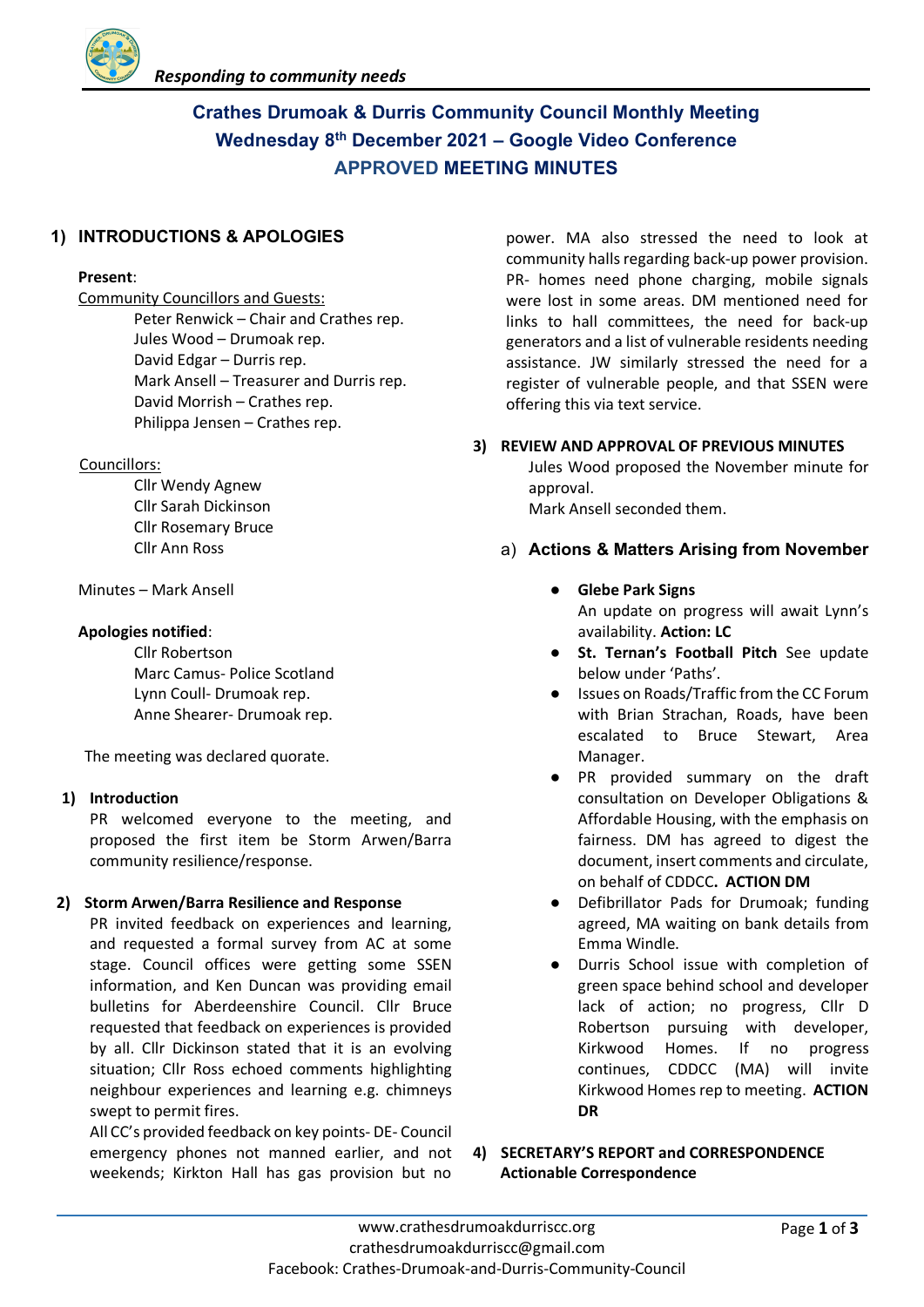*Responding to community needs*



- 10 **Nov** AC seeking input on Developer Obligation/ Affordable Housing under LDP. (see above)
- **11 Nov** Mosside Farm Plng Appl to convert steading to commercial use, after 10 years; CC have objected.
- **11 Nov** CDDCC has now paid Emma Windle for AED maintenance.
- **23 Nov** SEPA update from Emma Storey that SEPA will review flooding in 2024. CC will report any issues**. ACTION DM, MA and DE.**
- **23 Nov** Keithmuir Park maintenance email now sent to correct address for Ian Welsh.
- **17-26 Nov** exchange email with AC ISC, re Park Bridge; MA/AS awaiting response on request for meeting.
- **23-26 Nov** Document with CC comments on Woodlands new plots and flooding, submitted to planners; awaiting response.
- **24 Nov** Response from Roads, Ewan Smith refusing to lower Kirkton speed limit; project to be continued under Traffic Speed project.
- **26 Nov** Emails sent to Stuart Andrew and Martin, Drumoak, to join CC, but no reply.
- **2 Dec** Upper Deeside Police Report received.
- **3 Dec** Queens Jubilee funding applications deadline 15 Dec.
- **3 Dec** Park Quarry POAN presentation invite to 2nd online consultation**. ACTION: ALL if available**

# **5) POLICE REPORTS**

# **a) October Reports**

Report for Marr Area received; PC Camus unavailable this evening. (carried over; PC Camus was asked about the road traffic accident at Mains of Drum and will provide information at the next meeting) **Action: PC Camus**

#### **6) COMMUNITY UPDATES**

#### **a) Park Bridge (AS/MA)**

In AS's absence MA provided an update on email exchanges between CDDCC, PBAG and Cllr P Argyle, the ISC chair. Having been refused requests to address ISC meeting, CDDCC has been offered a meeting with Alan Wood Director of infrastructure, in January 2022. Cllr Agnew added that there needs to be an independent assessment on the bridge carried out, and that there is an additional meeting with councillors and officers second week in January. **Action: MA**

## **b) Traffic Speed in Drumoak/Road Safety**

PR and MA attended the online CC Forum 16 Nov and PR circulated a summary email. The issues highlighted included Drumoak village, Kirkton/Woodlands of Durris, A93 Culter to Drumoak, and a survey will be put together early in 2022 to seek communities' views on all issues. DM is drafting initial statement for the sub group's intentions. Cllr Ross mentioned that there is an AC team looking at a 20mph roll-out in built-up areas. **ACTION: Sub Group**

## **c) Keithmuir Park**

Email to AC regarding maintenance now sent to correct address.

# **d) Paths (DE/DM)**

DM has had a meeting with the Leys Estate representative, Richard Elliott, and Christine Hansley, (Mhairi Robertson?) for St Ternans, regarding the access path to the Dee, by the Milton football pitch. The signs currently in place are actually illegal. From the meeting, now proposal to install small access gate temporarily, and create a path- all in agreement.

DM has also spoken with the Dunecht Estate regarding access to the riverbank. Cllr Ross is to also contact Leys Estate. **Discussions ongoing**.

DE provided update on plans for the path to link Kirkton and Crathes. Dunecht Estate not keen on proposed route, but plans continuing. DE has suggested a quicker route and also now made contact with James Davidson Aberdeenshire Council paths contact, who is keen to help. **Discussions ongoing.**

#### **e) Banchory Patients Participation**

PJ to follow-up on clarifying new practice systems. (carried over from previous minutes) **ACTION: PJ**

#### **7) FINANCE**

Current bank balance is £5496.24. Mid Hill fund payment made to Durris Scottish Women's Institute, and awaiting bank details to pay Crathes School project for coaches training. Also possible application from 'Gravitate' in the pipeline.

**a. Mid Hill Application for Drumlea Residents Rewilding Project (Drumoak)**

Details on this project including costs (£2165) have been received and circulated; all